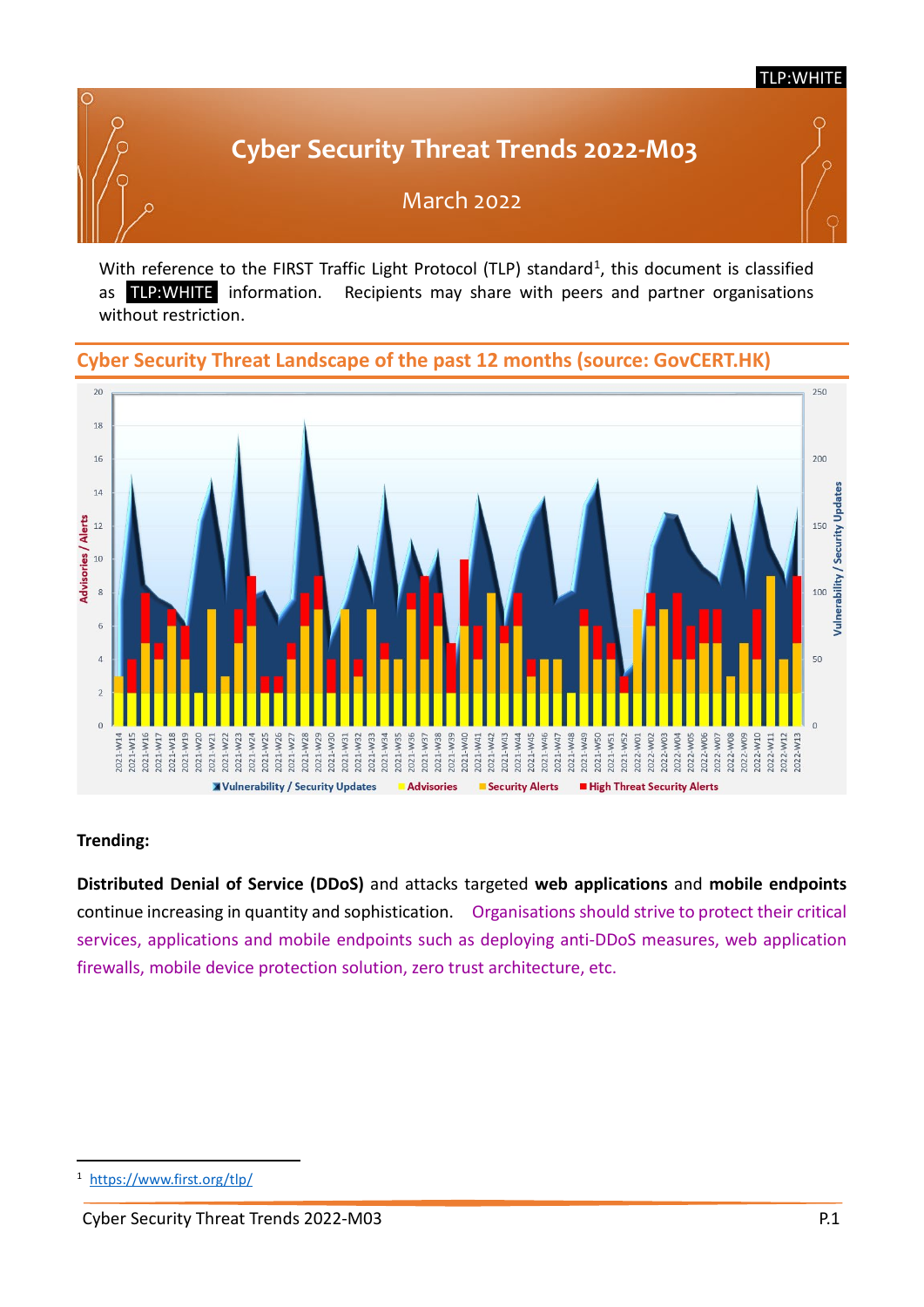# **CERT Advisories**

#### **Active exploitation of vulnerabilities in various products**

CERT bodies issued alerts regarding active exploitation against vulnerabilities in various products. Proof of Concept (PoC) codes for exploitation of some vulnerabilities were publicly available. System administrators should refer to vendors' documentation, apply system patches and perform mitigation measures immediately.

- GovCERT.HK<sup>2</sup>, HKCERT<sup>3</sup>, Cybersecurity and Infrastructure Security Agency (CISA)<sup>4</sup>, SingCERT<sup>[5](#page-1-3)</sup> and JPCERT<sup>[6](#page-1-4)</sup> issued alerts regarding multiple vulnerabilities in Microsoft products. Technical details of vulnerabilities CVE-2022-21990, CVE-2022-24459 and CVE-2022-24512 were publicly disclosed.
- GovCERT.HK<sup>[7](#page-1-5)</sup>, HKCERT<sup>[8](#page-1-6)</sup>, CISA<sup>[9](#page-1-7)</sup>, Canadian Centre for Cyber Security<sup>[10](#page-1-8)</sup>, Australian Cyber Security Centre (ACSC)<sup>[11](#page-1-9)</sup>, SingCERT<sup>[12](#page-1-10)</sup> and CERT NZ<sup>[13](#page-1-11)</sup> issued alerts regarding multiple vulnerabilities in Spring Framework. A remote code execution vulnerability (CVE-2022- 22963) in Spring Cloud Function was being actively exploited. PoC exploit for another remote code execution vulnerability (CVE-2022-22965) in Spring Framework was publicly available.
- GovCERT.HK<sup>[14,](#page-1-12)[15](#page-1-13)</sup>, HKCERT<sup>[16](#page-1-14),17</sup>, CISA<sup>18</sup>, Canadian Centre for Cyber Security<sup>19,[20](#page-1-18)</sup> and SingCERT<sup>21</sup> issued alerts regarding an actively exploited vulnerability (CVE-2022-1096) in Google Chrome and Microsoft Edge (Chromium-based).

<span id="page-1-0"></span> <sup>2</sup> [https://www.govcert.gov.hk/en/alerts\\_detail.php?id=752](https://www.govcert.gov.hk/en/alerts_detail.php?id=752)

<span id="page-1-1"></span><sup>3</sup> <https://www.hkcert.org/security-bulletin/microsoft-monthly-security-update-march-2022>

<span id="page-1-2"></span><sup>4</sup> <https://www.cisa.gov/uscert/ncas/current-activity/2022/03/08/microsoft-releases-march-2022-security-updates>

<span id="page-1-3"></span><sup>5</sup> <https://www.csa.gov.sg/en/singcert/Alerts/al-2022-012>

<span id="page-1-4"></span><sup>6</sup> <https://www.jpcert.or.jp/english/at/2022/at220007.html>

<span id="page-1-5"></span><sup>7</sup> [https://www.govcert.gov.hk/en/alerts\\_detail.php?id=767](https://www.govcert.gov.hk/en/alerts_detail.php?id=767)

<span id="page-1-6"></span><sup>8</sup> [https://www.hkcert.org/security-bulletin/spring-framework-remote-code-execution-vulnerability\\_20220401](https://www.hkcert.org/security-bulletin/spring-framework-remote-code-execution-vulnerability_20220401)

<span id="page-1-7"></span><sup>9</sup> <https://www.cisa.gov/uscert/ncas/current-activity/2022/04/01/spring-releases-security-updates-addressing-spring4shell-and>

<span id="page-1-8"></span><sup>10</sup> <https://www.cyber.gc.ca/en/alerts/spring-remote-code-execution-vulnerabilities>

<span id="page-1-9"></span><sup>11</sup> <https://www.cyber.gov.au/acsc/view-all-content/alerts/multiple-vulnerabilities-present-spring-framework-java>

<span id="page-1-10"></span><sup>12</sup> <https://www.csa.gov.sg/singcert/Alerts/al-2022-016>

<span id="page-1-11"></span><sup>13</sup> <https://www.cert.govt.nz/it-specialists/advisories/active-exploitation-of-rce-in-javas-spring-framework/>

<span id="page-1-12"></span><sup>14</sup> [https://www.govcert.gov.hk/en/alerts\\_detail.php?id=763](https://www.govcert.gov.hk/en/alerts_detail.php?id=763)

<span id="page-1-13"></span><sup>15</sup> [https://www.govcert.gov.hk/en/alerts\\_detail.php?id=764](https://www.govcert.gov.hk/en/alerts_detail.php?id=764)

<span id="page-1-14"></span><sup>16</sup> [https://www.hkcert.org/security-bulletin/google-chrome-remote-code-execution-vulnerability\\_20220328](https://www.hkcert.org/security-bulletin/google-chrome-remote-code-execution-vulnerability_20220328)

<span id="page-1-15"></span><sup>17</sup> [https://www.hkcert.org/security-bulletin/microsoft-edge-remote-code-execution-vulnerability\\_20220328](https://www.hkcert.org/security-bulletin/microsoft-edge-remote-code-execution-vulnerability_20220328)

<span id="page-1-16"></span><sup>18</sup> <https://www.cisa.gov/uscert/ncas/current-activity/2022/03/28/google-releases-security-updates-chrome>

<span id="page-1-17"></span><sup>19</sup> <https://www.cyber.gc.ca/en/alerts/google-chrome-security-advisory-av22-150>

<span id="page-1-18"></span><sup>20</sup> <https://www.cyber.gc.ca/en/alerts/microsoft-edge-security-advisory-av22-155>

<span id="page-1-19"></span><sup>21</sup> <https://www.csa.gov.sg/singcert/Alerts/al-2022-014>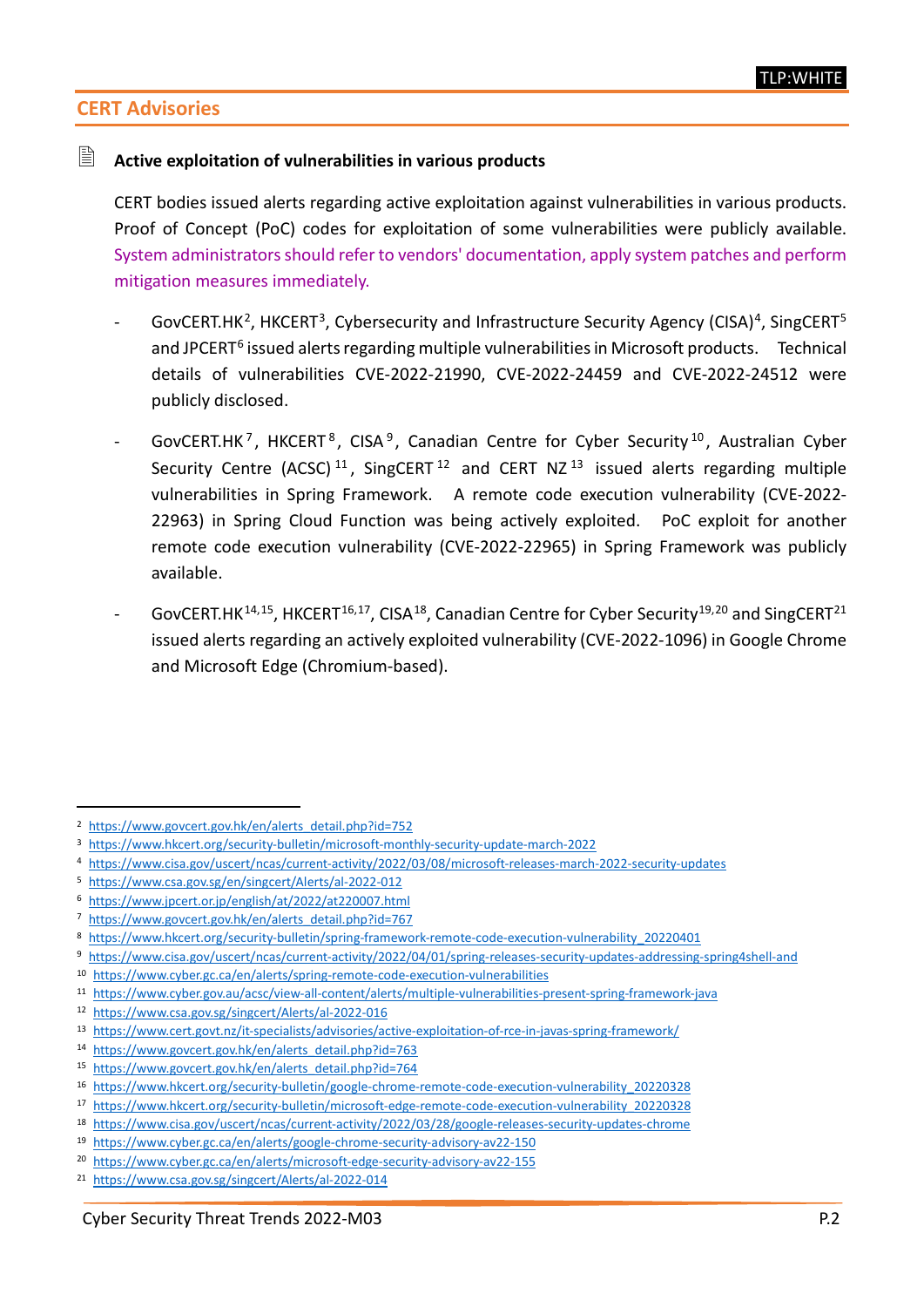# **CERT Advisories**

- GovCERT.HK<sup>22</sup>, HKCERT<sup>[23](#page-2-1)</sup>, CISA<sup>[24](#page-2-2)</sup>, SingCERT<sup>[25](#page-2-3)</sup> and Canadian Centre for Cyber Security<sup>[26](#page-2-4)</sup> issued alerts regarding multiple vulnerabilities in Firefox. Vulnerabilities (CVE-2022-26485 and CVE-2022-26486) were being exploited in the wild.
- GovCERT.HK<sup>27</sup>, HKCERT<sup>28</sup>, CISA<sup>[29](#page-2-7)</sup> and SingCERT<sup>[30](#page-2-8)</sup> issued alerts regarding vulnerability in Linux operating systems. PoC code for the privilege escalation vulnerability (CVE-2022-0847) was publicly available.
- $HKCERT<sup>31</sup>$  $HKCERT<sup>31</sup>$  $HKCERT<sup>31</sup>$ , ACSC<sup>[32](#page-2-10)</sup> and SingCERT<sup>[33](#page-2-11)</sup> issued alerts regarding remote code execution vulnerability (CVE-2022-1040) in Sophos Firewall. The vulnerability was being exploited in the wild.

#### **Securing online services**

National Cyber Security Centre (NCSC)<sup>[34,](#page-2-12)[35](#page-2-13)</sup> released two guidance, namely "Building and Operating a Secure Online Service" and "Transaction Monitoring for Online Services", to help organisations in securing their online services. The guidance provided recommendations on security considerations and measures in building, monitoring and operating secure online services.

#### **Protecting from Business Email Compromise (BEC)**

SingCERT  $36, 37$  $36, 37$  $36, 37$  published a playbook to make recommendations on how to prevent BEC and response to BEC incidents under different scenarios, including email domain spoofing, usage of lookalike email domain, compromise of email account, etc. to upkeep organisations' awareness and defence against BEC.

<span id="page-2-0"></span><sup>22</sup> [https://www.govcert.gov.hk/en/alerts\\_detail.php?id=749](https://www.govcert.gov.hk/en/alerts_detail.php?id=749)

<span id="page-2-1"></span><sup>23</sup> [https://www.hkcert.org/security-bulletin/mozilla-products-multiple-vulnerabilities\\_20220307](https://www.hkcert.org/security-bulletin/mozilla-products-multiple-vulnerabilities_20220307)

<span id="page-2-2"></span><sup>24</sup> <https://www.cisa.gov/uscert/ncas/current-activity/2022/03/08/mozilla-releases-security-updates>

<span id="page-2-3"></span><sup>25</sup> <https://www.csa.gov.sg/en/singcert/Alerts/al-2022-010>

<span id="page-2-4"></span><sup>26</sup> <https://www.cyber.gc.ca/en/alerts/mozilla-security-advisory-av22-117>

<span id="page-2-5"></span><sup>&</sup>lt;sup>27</sup> [https://www.govcert.gov.hk/en/alerts\\_detail.php?id=750](https://www.govcert.gov.hk/en/alerts_detail.php?id=750)

<span id="page-2-6"></span><sup>28</sup> [https://www.hkcert.org/security-bulletin/linux-kernel-data-manipulation-vulnerability\\_20220309](https://www.hkcert.org/security-bulletin/linux-kernel-data-manipulation-vulnerability_20220309)

<span id="page-2-7"></span><sup>29</sup> <https://www.cisa.gov/uscert/ncas/current-activity/2022/03/10/dirty-pipe-privilege-escalation-vulnerability-linux>

<span id="page-2-8"></span><sup>30</sup> <https://www.csa.gov.sg/en/singcert/Alerts/al-2022-011>

<span id="page-2-9"></span><sup>31</sup> [https://www.hkcert.org/security-bulletin/sophos-firewall-remote-code-execution-vulnerability\\_20220328](https://www.hkcert.org/security-bulletin/sophos-firewall-remote-code-execution-vulnerability_20220328)

<span id="page-2-10"></span><sup>32</sup> <https://www.cyber.gov.au/acsc/view-all-content/alerts/remote-code-execution-vulnerability-present-sophos-firewall-0>

<span id="page-2-11"></span><sup>33</sup> <https://www.csa.gov.sg/singcert/Alerts/al-2022-015>

<span id="page-2-12"></span><sup>34</sup> <https://www.ncsc.gov.uk/guidance/building-operating-secure-online-service>

<span id="page-2-13"></span><sup>35</sup> <https://www.ncsc.gov.uk/guidance/transaction-monitoring-for-online-services>

<span id="page-2-14"></span><sup>36</sup> <https://www.csa.gov.sg/singcert/Advisories/ad-2022-003>

<span id="page-2-15"></span><sup>37</sup> <https://www.csa.gov.sg/singcert/-/media/Singcert/PDFs/Playbook-for-Business-Email-Compromise.pdf>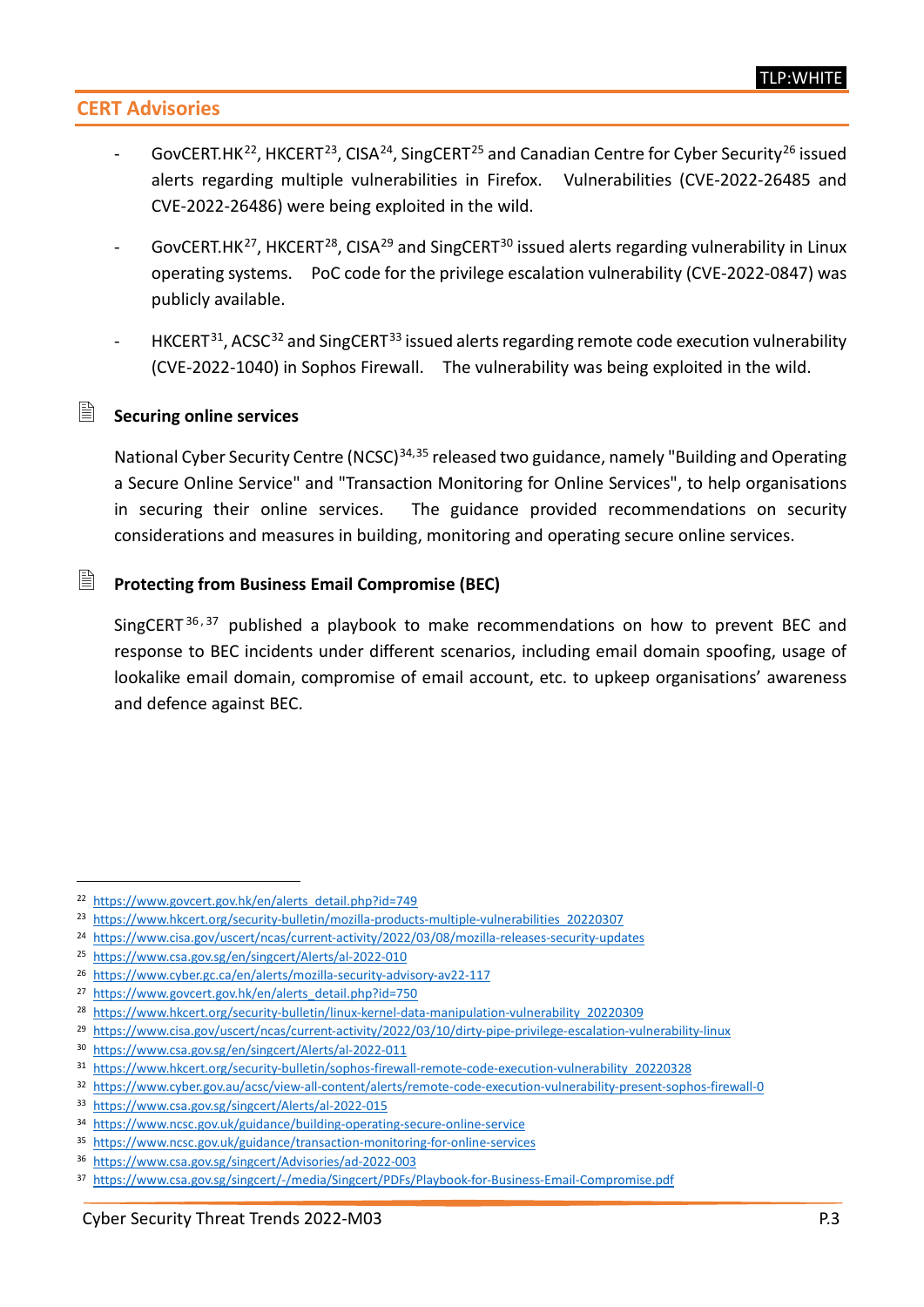# **Industry Insight on Cyber Security Threat Trends**

#### **Complexity and number of Distributed Denial of Service (DDoS) attacks increased in 2021**

Link11 published the "DDoS Report Full Year 2021"<sup>38</sup>, which highlighted and analysed the trends of DDoS attacks in 2021. The key findings were:

- **Number of DDoS attacks increased 41% in 2021.** Number of attacks in Q1 2021 doubled from Q1 2020 and amount for Q4 2021 was nearly 2.5 times of the same period in 2020. International hosting service providers, financial institutions, vaccination portals, learning platforms and public sectors were the targets of DDoS attacks.
- **Significant increase in high-volume attacks, with the highest bandwidth at 1.1 Tbps was detected in 2021.** The average attack bandwidth peak nearly tripled from 161 Gbps in 2020 to 437 Gbps in 2021, although the average total bandwidth slightly fell from 1.5 to 1.4 Gbps due to the increase in "carpet bombing" attacks, which were more evasive attacks on entire network blocks instead of targeting single IP address.
- **71% of DDoS attacks were multi-vector, rose from 59% in 2020, with almost half of them deployed 2 vectors (49%).** The largest number of vectors of detected DDoS attacks was 12. Attackers combined multiple techniques and targeted the vulnerabilities in the transport, application and protocol levels simultaneously to increase the rate of successful attack.
- **Ransom DDoS became a trend in 2021.** More attackers used DDoS attacks as extortion and demanded ransoms.Industries such as finance, e-commerce, media and logistics were the victims of ransom DDoS attacks.
- **Attackers continued to develop new attack vectors for reflection amplification attacks.**  Datagram Transport Layer Security (DTLS) via Citrix Netscaler and Session Traversal Utilities for NAT (STUN) were abused to conduct reflection amplification attacks in the first half of 2021. The top 3 reflection amplification attack vectors were Simple Service Discovery Protocol (SSDP) (23%), DVR DHCP Discovery (20%) and Network Time Protocol (NTP) (19%).
- **Near 40% of DDoS attacks were from abused cloud resources.** Attackers compromised cloud servers hosted in various public cloud service providers and deployed the compromised instances to launch DDoS attacks.

*Source: Link11*

<span id="page-3-0"></span><https://www.link11.com/en/downloads/ddos-report-full-year-2021/>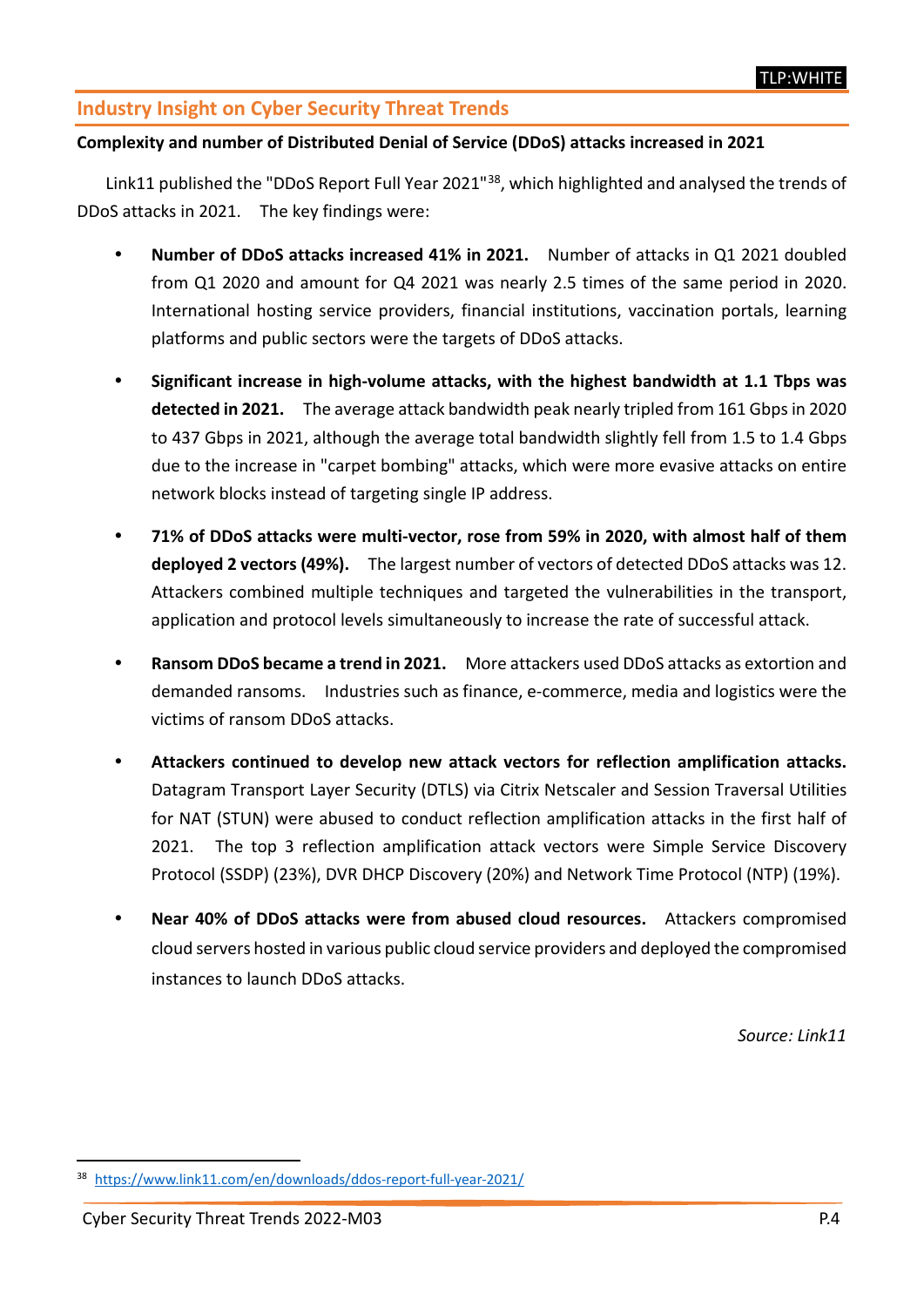## **Industry Insight on Cyber Security Threat Trends**

#### **Web application attacks soared in 2021**

Radware released the "2021-2022 Global Threat Analysis Report"<sup>[39](#page-4-0)</sup>, which studied the threat trends observed worldwide in 2021. The key findings were:

- **Blocked DDoS events and attack volume increased by 37% and 26% respectively as compared with 2020.** The top 3 most targeted industry in terms of attack volume were online commerce and gaming (22.3%), retail (21.5%) and government (13.3%). Retail, government and healthcare recorded most significant growth in attack volume from 2020 to 2021.
- **Total number of blocked malicious web application requests increased 88% compared to 2020.** The number of blocked attacks grew continuously during the first three quarters in 2021 and decreased from Q3 to Q4 but the amount was still higher than Q1. More than 75% of the web application attacks were broken access control and injection attacks. Attackers attempted to access hidden content and functionality of web applications such as obsolete configuration files or unpublished contents in more than 40% of web application attacks. Around 1 in 4 web application attacks targeted banking & finance industry and Software-as-a-Service providers.
- **Over 830,000 Log4Shell exploits were detected in December 2021.** Detection on scanning and exploit attempts started to appear only several hours after the vulnerability was announced. Peak volume was detected on 22 December 2021, with over 90,000 exploits were detected.
- **2.9 billion unsolicited or random attack events from more than 5.7 million unique IP addresses were detected by various sensors in 2021.** Half of the scanning and attacks on TCP services targeted SSH (port 22). Top 3 UDP services being targeted were SIP (port 5060) (29%), NTP (port 123) (20%) and Memcached (port 11211) (13%).

*Source: Radware*

<span id="page-4-0"></span> <sup>39</sup> <https://www.radware.com/pleaseregister.aspx/?returnurl=1d0f012c-ab3c-4277-a9e5-00566d3c63f3>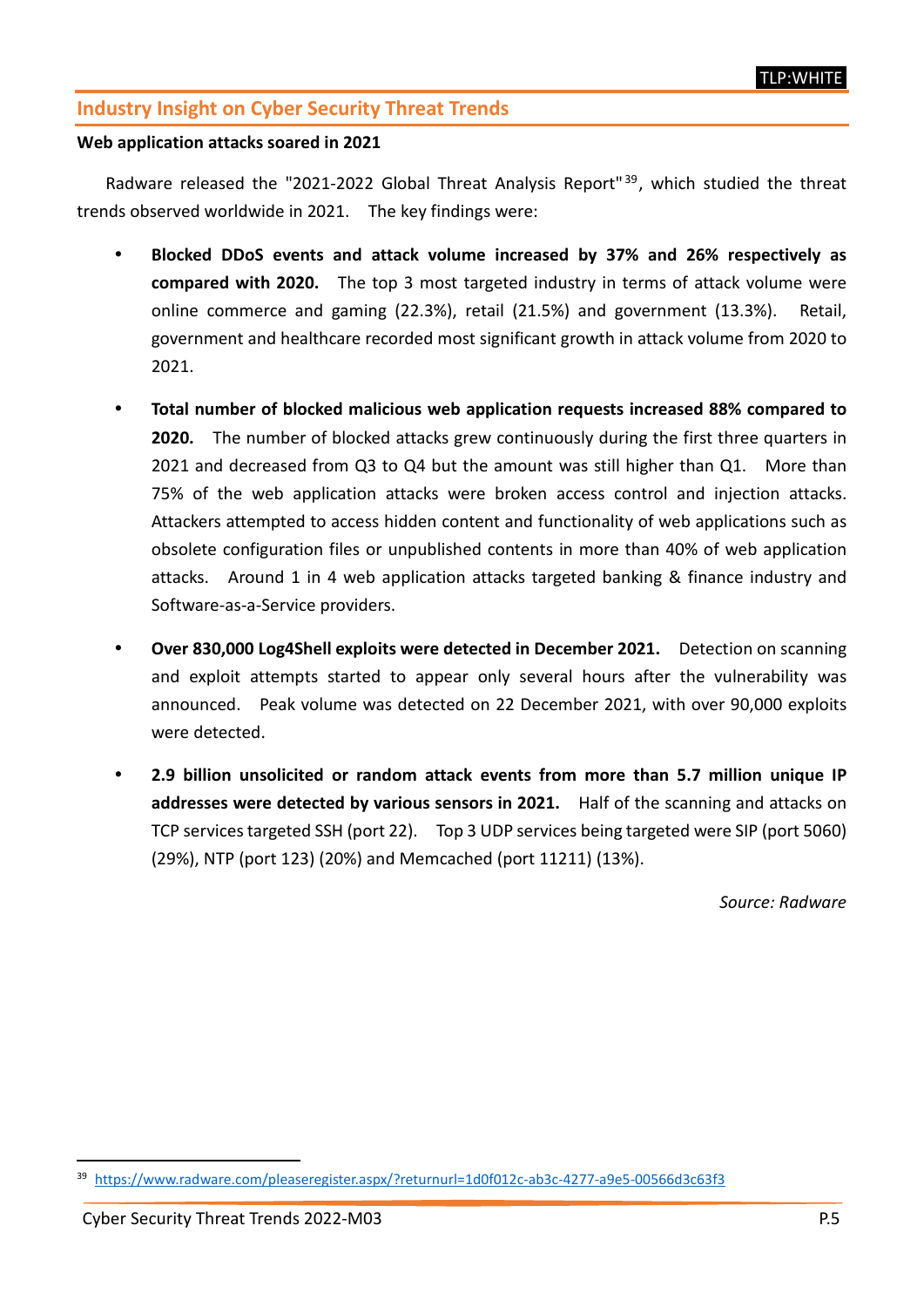### **Industry Insight on Cyber Security Threat Trends**

#### **Mobile threats were on the rise**

Zimperium issued the "2022 Global Mobile Threat Report"[40](#page-5-0), which summarised their findings on trends in mobile attacks based on the data collected from its security research team and survey results. The key findings were:

- **Mobile malware was the top threat encountered for mobile endpoints in 2021, 23% of the threats belonged to this category, followed by Man-in-the-middle attacks (13%), malicious websites (12%) and reconnaissance scans (12%).** Mobile malware was the top threat in all regions except Asia/Pacific (APAC) region, in which malicious website was identified as the top threat.
- **Compared to 2020, there was a 466% increase in the number of zero-day exploit targeted mobile endpoints in 2021.** Among all zero-day exploits in 2021, 31% of which were specific to mobile devices, in comparison to only 11% in 2020. In 2021, iOS vulnerabilities accounted for 64% of mobile-specific zero-day exploits.
- **In 2021, 75% of analysed phishing websites targeted mobile devices.** Links to phishing websites were delivered to mobile endpoints by SMS, social media or chat programs. Inapp messages were abused to bypass external security controlsto deliver phishing messages. The smaller screen size and lower security protection used in mobile devices, as well as attackers' adoption of adaptive and responsive techniques to target mobile devices, increased the phishing threat to mobile endpoints. Adaptive techniques allowed attackers to load different contents and website redirection depending on the access devices. Responsive websites could adjust the position and size of objects based on the screen size of the endpoint used and display the dialogue interface corresponding to the operating systems used to mislead users.
- **The increase in new mobile malware variants began in October 2021 and peaked in December 2021.** Moreover, detection of new Android malware variants also reached a high level in January 2021. Attackers took advantage of and abused discount promotion / advertisement campaigns for malware delivery.

*Source: Zimperium*

<span id="page-5-0"></span><https://get.zimperium.com/2022-global-mobile-threat-report/>